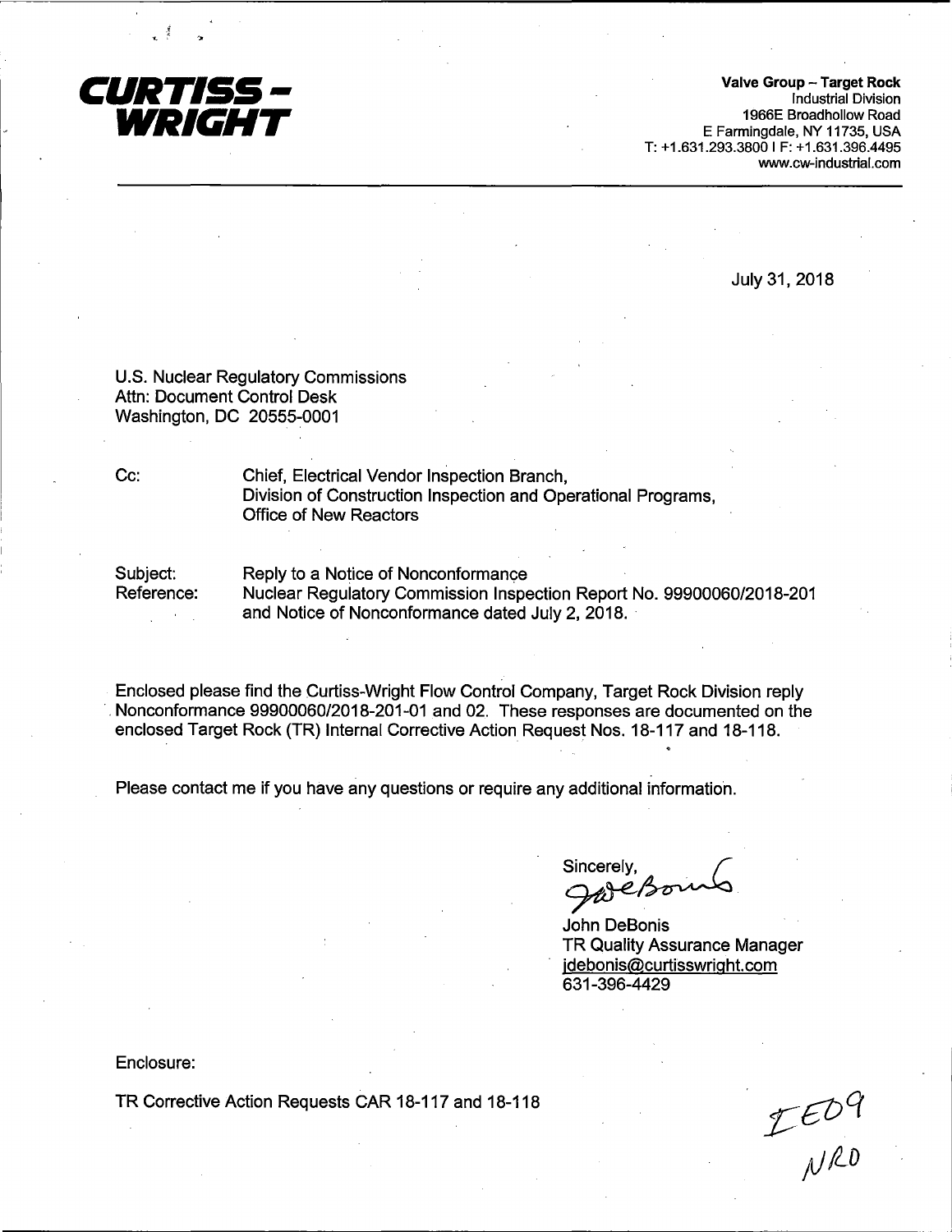. >

# CAR NO.: 18-117

| To: J. DeBonis                        | Project / Part / Serial No.                                        |
|---------------------------------------|--------------------------------------------------------------------|
| Cc:                                   | 15Z501 / TRP 9785                                                  |
| Originator / Date: J. DeBonis 5/16/18 | <b>Response Due Date: 7/31/18</b><br>Reviewed by: A. DiMeo 5/16/18 |

#### **Description of the Nonconformance Operations**

NRC Notice of Nonconformance 99900060/2018-201-01 states:

TR failed to translate the applicable design basis requirements as specified in NuScale's TO for the Emergency Core Cooling System (ECCS) valves into their specifications, drawings, procedures and instructions. In addition,. TR failed to provide objective evidence to NuScale ensuring the selection and review for suitability of application of materials, parts, equipment, and processes that are essential to the safety-related functions of the SSCs were met.. Specifically,

- (1) TR failed to translate certificate of conformance requirements from·NuScale's TO No. 11, SW-1114-9480 into their ECCS valve proof-of-concept (POC) Test Procedure TRP 9484. In addition,
- (2) TR failed to submit eight certificate of conformance requirements for the ECCS valve POC testing services to NuScale to provide objective evidence for the selection and review for suitability of application of processes that. are essential to the safety-related functions of the ECCS valve for the NuScale POC Test design certification process.

## **Immediate Action Taken to Correct the Identified Nonconformance**

TR confirmed the nonconforming condition described above.

#### Root Cause of the Identified Nonconformance – Reason for the noncompliance

(1) Note of clarification: TRP 9484 referenced above is the POC test procedure. TRP 9785 is the applicable POC Engineering Test Report.

There is no current procedural requirement for Engineering Test Reports to include requirements for certificates of conformance (C of C). Procedure QMP 1004, Design Control, does include a process for the submittal of other project related documents such as drawings, reports and procedures. This existing process requires the manual completion of a Computer Software Entry Form (CSEF) by the Engineering Department. The CSEF lists the required document submittals required for a project. The form is transmitted to and tracked to completion by the Contracts Department. However, QMP1004 did not specifically require a CSEF entry for the submittal of C of C's for Engineering software related projects. The TR QA department is responsible for generating and submitting C of C documents and the need for C ofC submittals had been identified directly from QA contract review.

(2) For this project, the deliverable item was an engineering proof of concept test report. The TR QA Manager was initially aware of the customer purchase order requirement to submit a C of C with the eight C of C requirements. However, for C of C's related to software deliverables there no is no current C of C submittal status tracking or completion check at the time of the final test report delivery. In this case TR QA Manager did not realize the C of C was not completed and was not submitted as C of C's for software products are not normally required. For hardware shipments there is a step in the process and a notification point for the inclusion of QA documentation with the hardware packaging. Engineering test reports are normally submitted to the customer electronically and typically contain sufficient data, test results and technical justification necessary to document the extent of services performed.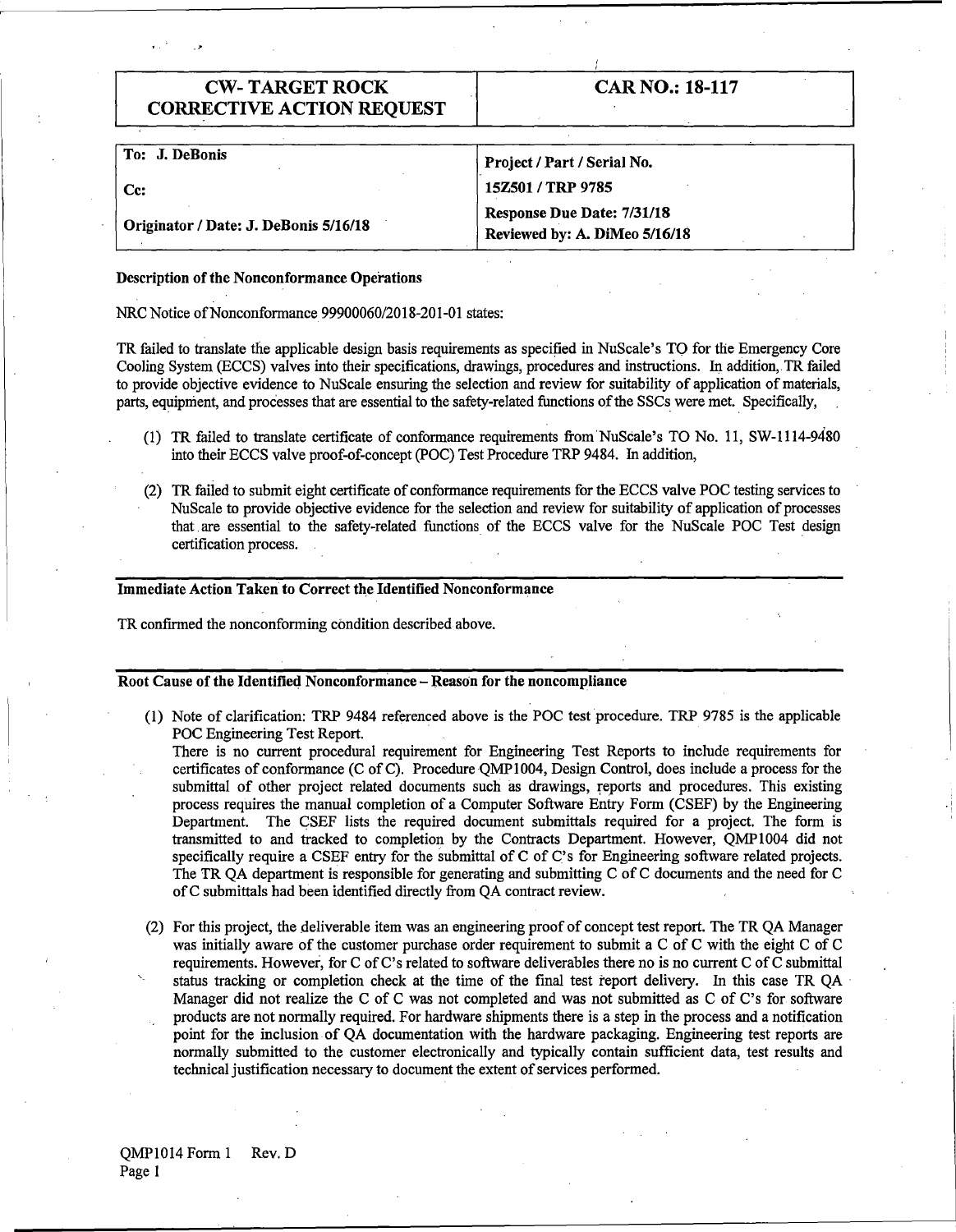# **CAR NO.: 18-117**

**Root Cause Corrective and Preventative Action** - **Corrective steps taken or will be taken and date actions will be completed** 

- (1) QMP1004 is in the process of being revised. This revision will incorporate a new automated document submittal and tracking system in the TR Oracle ERP system. The document submittal and tracking system will replaces the CSEF (described in Item 1 above). Revision to QMP 1004 will specifically require the entry of a C of C as a deliverable in the new Oracle Document Submittal System as a required document submittal, for when hardware is not supplied and when required by customer purchase order. This action requires the Contracts Department to track the submittal status of the C of C and will prevent close out of the project until all outstanding contract document submittals, including C of C, are provided to the customer.
- (2) The required C of C has been completed and submitted (copy attached). The eight point criteria of NuScale's TO No: 11, SW-1114-9480 are addressed therein. Completion of the above Root Cause Corrective and Preventive Action number (1), will ensure C of C submittals are made for software items when required by customer purchase order. It will still be the responsibility of the TR OA Manager to ensure the contents of the C of C comply with purchase order requirements.

These actions will be completed by  $9/15/2018$ .

## **Other Hardware / Product Affected Problem Report Required Yes No X**

No hardware is considered to be affected by this certificate of conformance submittal and content noncompliance. The engineering test report documents the proof of concept testing details related to these non-deliverable hardware items.

| <b>Response Provided by:</b> | 7/3/1/g                                    |
|------------------------------|--------------------------------------------|
| <b>Response Approved by:</b> | Date<br>13/118                             |
| <b>QA Manager Approval:</b>  | Date<br>a D. meo<br><u>7   3     Zv</u> ig |
|                              | Date                                       |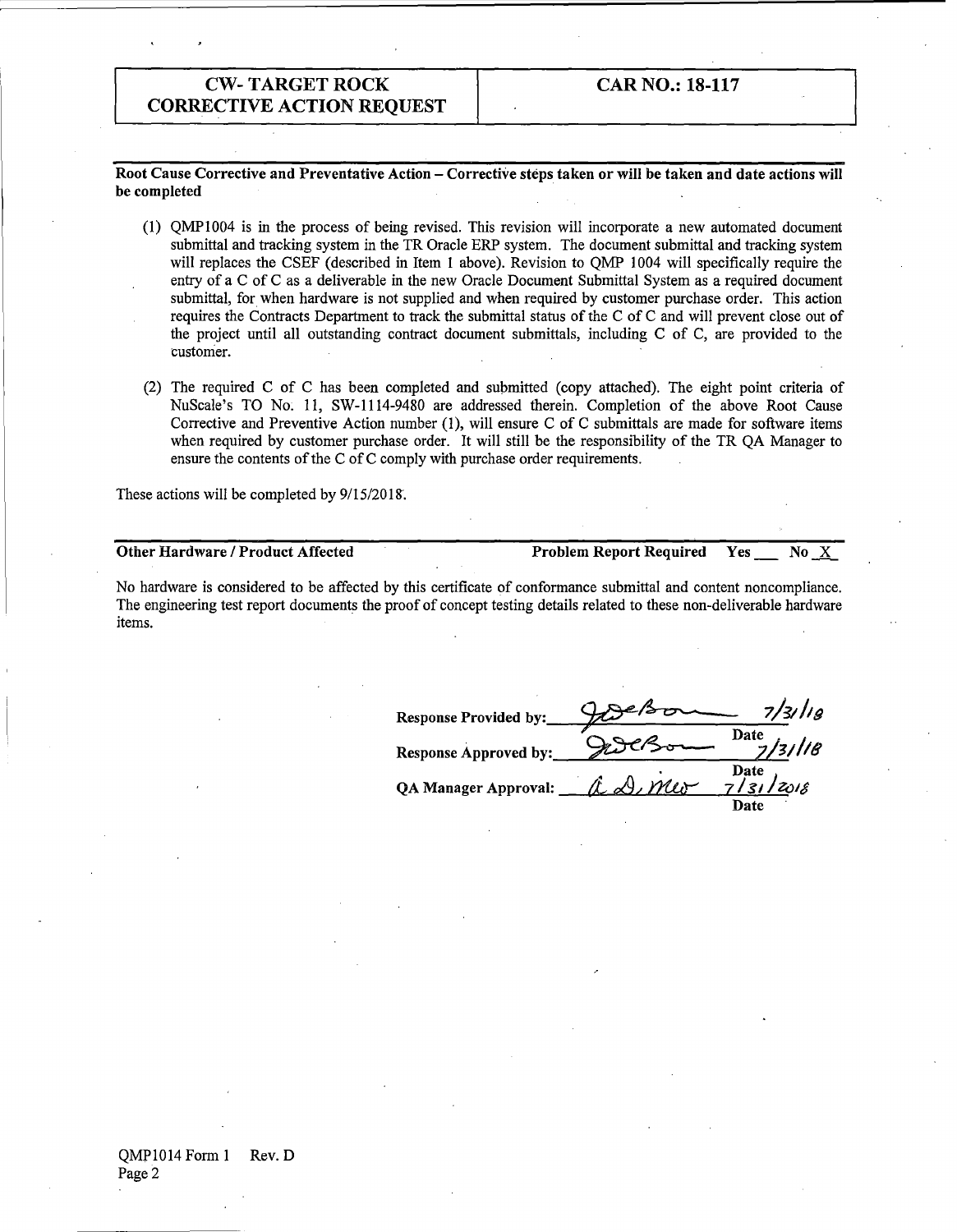

**Valve Group** • **Target.Rock**  Industrial Division 1966E Broadhollow Road East Farmingdale, NY 11735 T: +1.631.293.3800 I F: +1.631.396.4495 www.cw-industrial.com

## **CERTIFICATE OF CONFORMANCE**

| <b>CUSTOMER:</b>                               | NuScale Power                                                       |
|------------------------------------------------|---------------------------------------------------------------------|
| <b>MASTER SERVICE</b><br><b>AGREEMENT NO.:</b> | CO-1012-2074                                                        |
| <b>TASK ORDER NO.:</b>                         | 11, Rev. 0, SW-1114-9480 R0                                         |
| TR PROJECT:                                    | 15Z501                                                              |
| <b>SERVICE DELIVERED:</b>                      | ECCS Valve Proof of Concept Testing, Including Test Report TRP 9785 |
|                                                |                                                                     |

Target Rock a business unit of Curtiss-Wright Corporation, certifies conformance with the requirements of the referenced Master Service Agreement, Task Order and SW as indicated below for services performed and documented in TRP 9785, Proof of Concept Test Report for ECC System Valves, (which includes test procedure TRP 9484 as Appendix D). No deliverable hardware items were supplied as part of this task.

Task Order 11, Rev. 0, SW-1114-9480 C of C requirements and TR response:

1. Identifies the purchased material, equipment, or service and is traceable to the NuScale procurement document assigned to the work and required deliverables.

TR response: The above referenced "Service Delivered" and "Task Order" provide the identification and traceability.

2. Identifies the specific procurement requirements met by the purchased material, equipment, or service (e.g., codes, standards, and other specifications);

TR response: The procurement requirements of Task Order 11, Rev. 0, SW-1114-9480 RO have been met with the exceptions as noted in 3 below.

3. Identifies any procurement requirements that have not been met, together with an explanation and means for resolving the nonconformance(s);

> TR response: The procurement requirements which have not beeri met are documented on the attached TR internal CAR's  $18-117$ ,  $18-118$ ,  $18-119$  and  $18-120$ . Note – previously approved NuScale SCAR'e are not included herein.

4. Is signed or otherwise authenticated by a person who is responsible for this QA function, and whose function and position are described in the Supplier's NuScale-approved QA program. TR response: See below authorized signature and Title.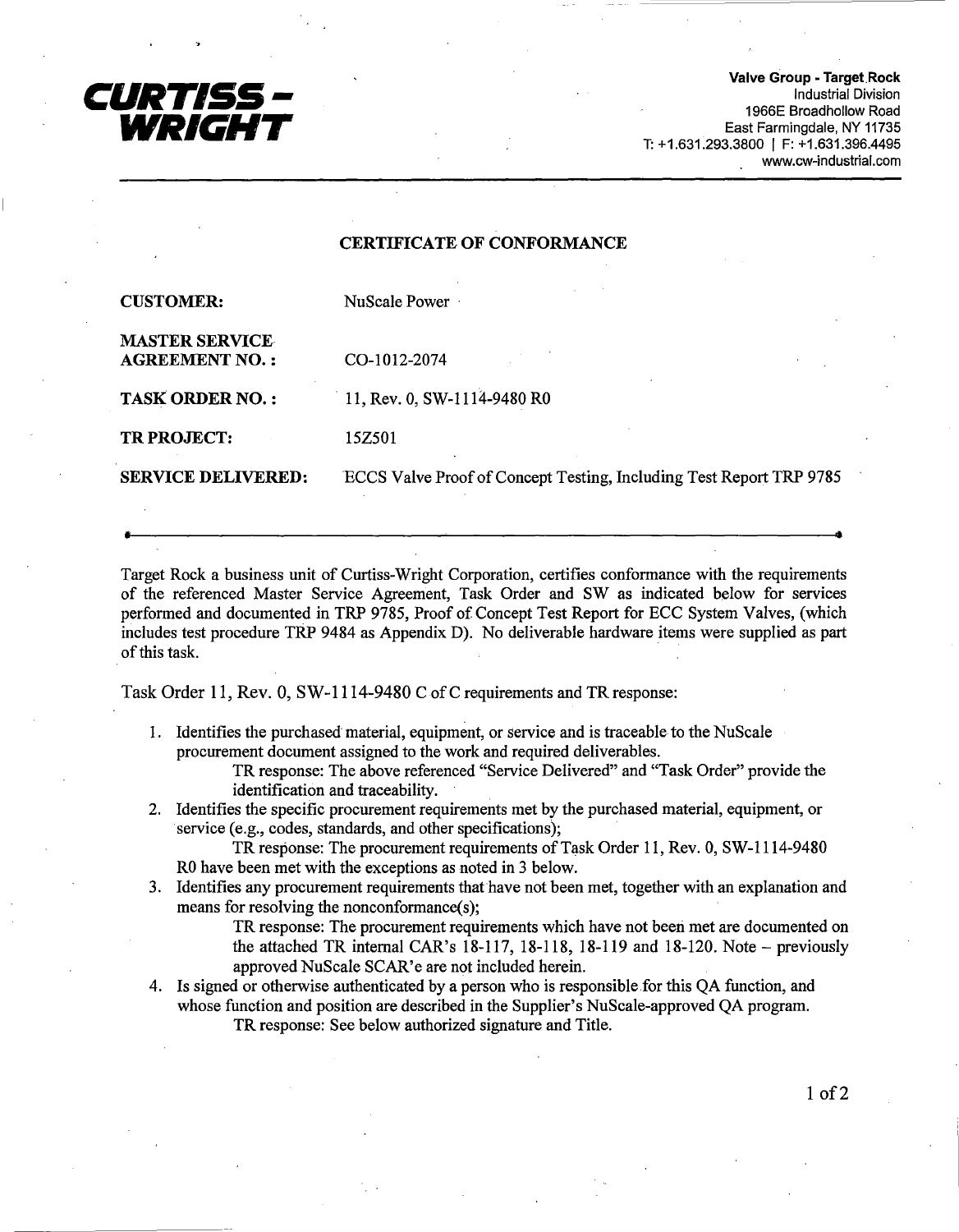

**Valve Group - Target Rock**  . Industrial Division 1966E Broadhollow Road East Farmingdale, NY 11735 T: +1.631.293.3800 I F: +1.631.396.4495 www.cw-industrial.com

5. Has been generated in accordance with the certification system established by and described in the Supplier's QA program.

> TR response: This C of C is generated in accordance with the below referenced NuScale approved TR QA Manual.

- 6. Certifies conformance with all requirements of the purchase order;
	- TR response: See certification conformance statement in the first sentence of this C of C.
- 7. References the QA Program and the title and revision/date of the QA Manual utilized to fulfill the scope of the purchase order;

TR response: See below TR QA Manual reference.

8. Is provided on the letterhead of the company to which the procurement document was issued. TR response: See letterhead above.

Target Rock Nuclear Quality Assurance Manual, QMP1023 Edition 10, Revision 1, dated 10/27/2016 is applicable.

John DeBonis Date Quality Assurance Manager Energy Products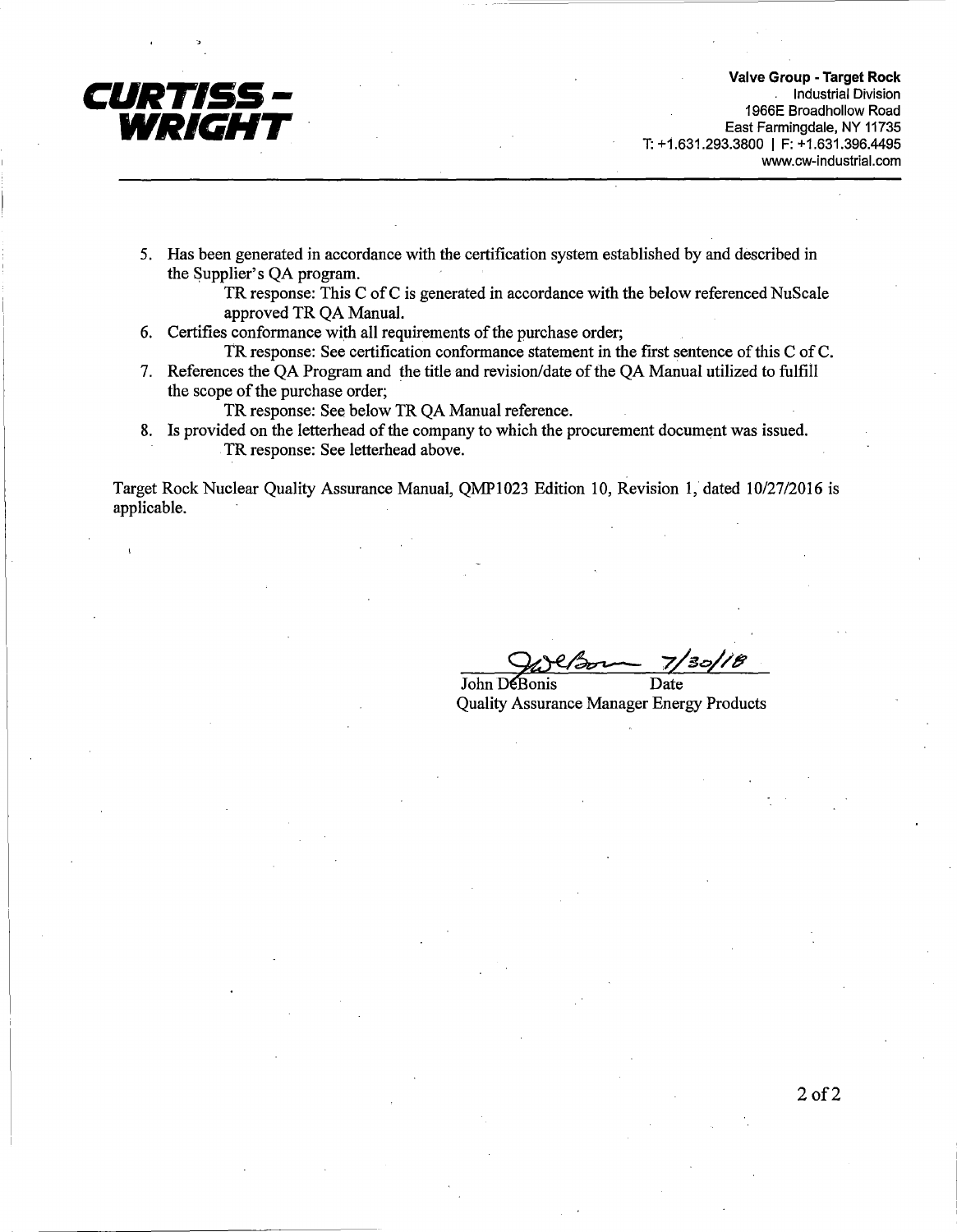| <b>CW-TARGET ROCK</b><br><b>CORRECTIVE ACTION REQUEST</b> | <b>CAR NO.: 18-118</b>        |
|-----------------------------------------------------------|-------------------------------|
|                                                           |                               |
| To: J. DeBonis                                            | Project / Part / Serial No.   |
| $Cc$ :                                                    | 15Z501 / TRP 9484             |
| Originator / Date: J. DeBonis 5/17/18                     | Response Due Date: 7/31/18    |
|                                                           | Reviewed by: A. DiMeo 5/17/18 |

#### **Description of the Nonconformance Operations**

NRC Notice of Nonconformance 99900060/2018-201-02 states:

TR failed to establish measures to assure that measuring and test instrumentation used during test activities affecting quality were adequately controlled, calibrated, and adjusted at specified periods to maintain accuracy within necessary limits. Specifically, TR failed to:

- 1. Control the traceability and calibration of a linear variable differential transducer (LVDT) used during POC test activities to measure the main valve disc position indications. TR did not control the LVDT under its calibration program.
- 2. Control the traceability and document the pre-test calibration of individual pressure transducers used during POC test activities of the ECCS valve to measure the inlet and outlet pressure, chamber pressure and inadvertent actuation block (IAB) valve pressure. TR did not control pressure transducers under their calibration program.
- 3. Control the traceability and document calibration status of the micrometer used for pre-test dimensional inspection of: (1) the arming valve disc position, (2) the main valve disc lift measurement, and (3) the IAB valve parts. TR did not.control the micrometer under their calibration program.

### **Immediate Action Taken to Correct the Identified Nonconformance**

TR confirmed the nonconforming condition described above.

## **Root Cause of the Identified Nonconformance** - **Reason for the noncompliance**

- 1. Note for clarification: an LVDT is a linear variable differential transformer. The LVDT utilized for this test program was specified by the drawing and Engineering bill of material. QMPI004, Design Control, does not currently prohibit the Engineer from releasing M&TE as part of the project bill of material. The LVDT specified was a production unit taken from TR inventory. Since this was specified as a production item (i.e. like a valve part), it was not controlled as part of Target Rock's M&TE program. This item was receipt inspected, and functional operation was verified when installed on the test valve prior to initiation of testing.
- 2. Pressure transducers' physical configuration 1s easily modified (via addition of plates of varying thickness) to accommodate the required range for the application. Since pressure transducers configuration can change, they do not lend themselves to identification with a fixed M&TE bar code number. The transducers utilized for this testing were physically labeled with the fixed valve location. · The labeling provided traceability to pre and post-test calibrations for inlet, outlet, chamber and IAB pressure trapsducers. The pressure transducer pre-test calibrations were retrieved from computer traces and verified to be satisfactory. Post-test calibrations were not performed by the technician. Procedure QMP 1011, Control of Inspection, Measuring and Test Equipment, did not address pressure transducers nor include the requirement to preform pre and post test calibrations.
- 3. Regarding Description of the.Nonconformance Operations items 3 (1) and 3 (2) above, TRP 9484, Figures 1 through 5 did not include a location for the technician to record the measuring device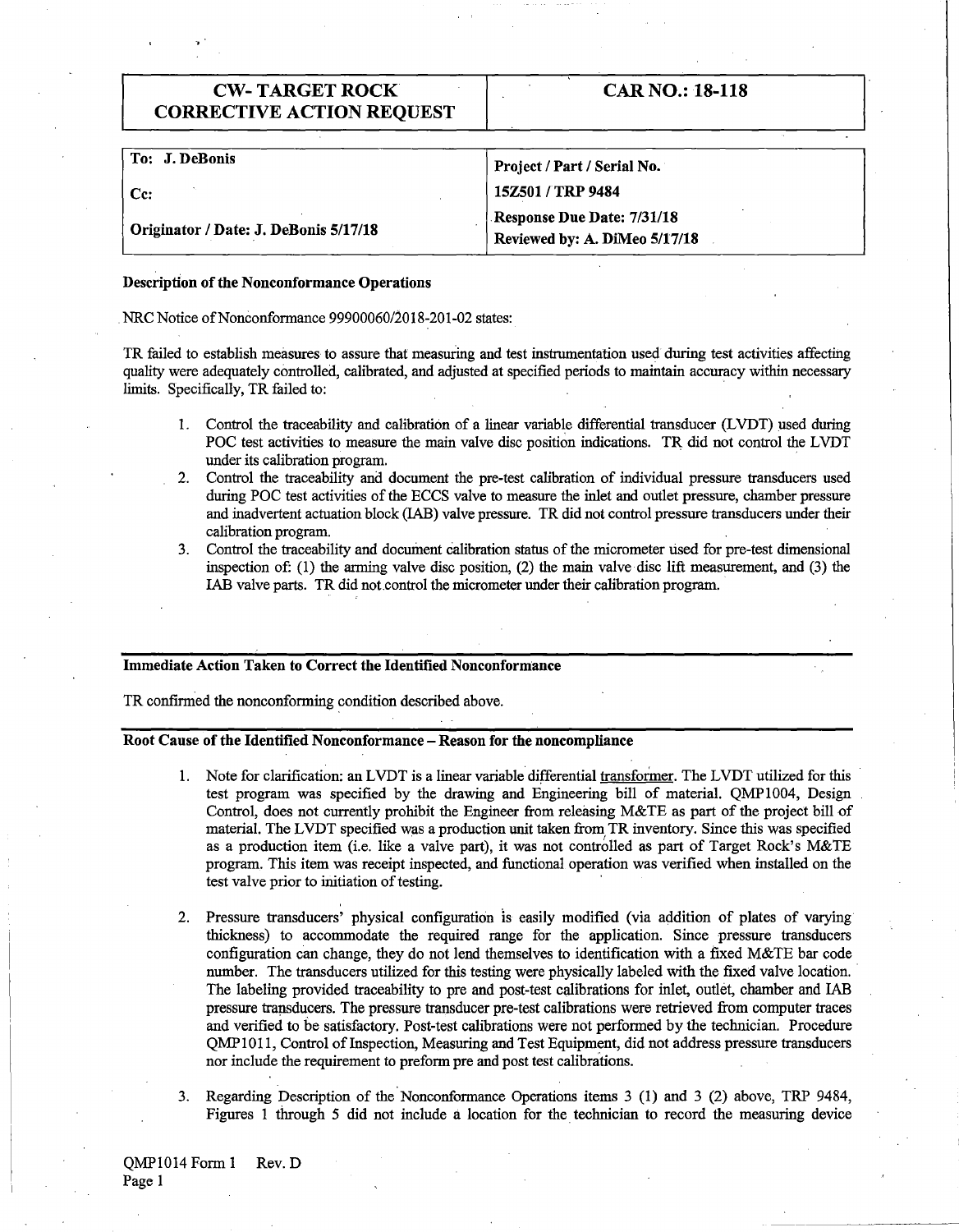identifier, and calibration date. Procedure A&T001 does not specifically require test technicians to record all M&TE used, regardless whether the test procedure includes a location for recording the information or not. For Description of the Nonconformance Operations items 3 (3) above, the IAB valve parts were inspected in the QC department prior to the assembly and testing process. QMP1010, Inspection and Testing, does require QC personnel to record all M&TE used during an inspection on an inspection attribute sheet. Target Rock verified Project 15Z501 attribute sheets did contain the M&TE bar code numbers used for IAB valve part inspections.

**Root Cause Corrective and Preventative Action** - **Corrective steps taken or will be taken and date actions will be completed** 

- 1. QMP1004 shall be updated to specify Engineering shall not release M&TE on a project Bill of Material. Therefore, any M&TE required to satisfy testing requirements will be provided and controlled under TR's calibration program per QMP1011.
- 2. Procedure QMPI011 will be revised to include pressure transducers and to require the performance of both pre and post test calibrations when they are used.
- 3. Procedure A&TOOl will be revised to require test technicians to record all QMP1011 controlled M&TE used, regardless of whether or not the test procedure or work instruction includes a location for recording the M&TE information.

These actions will be completed by 9/15/2018.

**Other Hardware/Product Affected Problem Report Required. Yes No... X.** 

No hardware is considered to be affected by the engineering proof of concept testing M&TE issues on these nondeliverable items. Further qualification testing is required prior to delivery of components to be used in nuclear power plant applications.

| Response Provided by: <u>[N. Vell/</u> |        | 73118                |
|----------------------------------------|--------|----------------------|
| Response Approved by: 9006             |        | Date                 |
| <b>QA Manager Approval:</b>            | a Dimo | Date<br>7/s<br>12018 |
|                                        |        | <b>Date</b>          |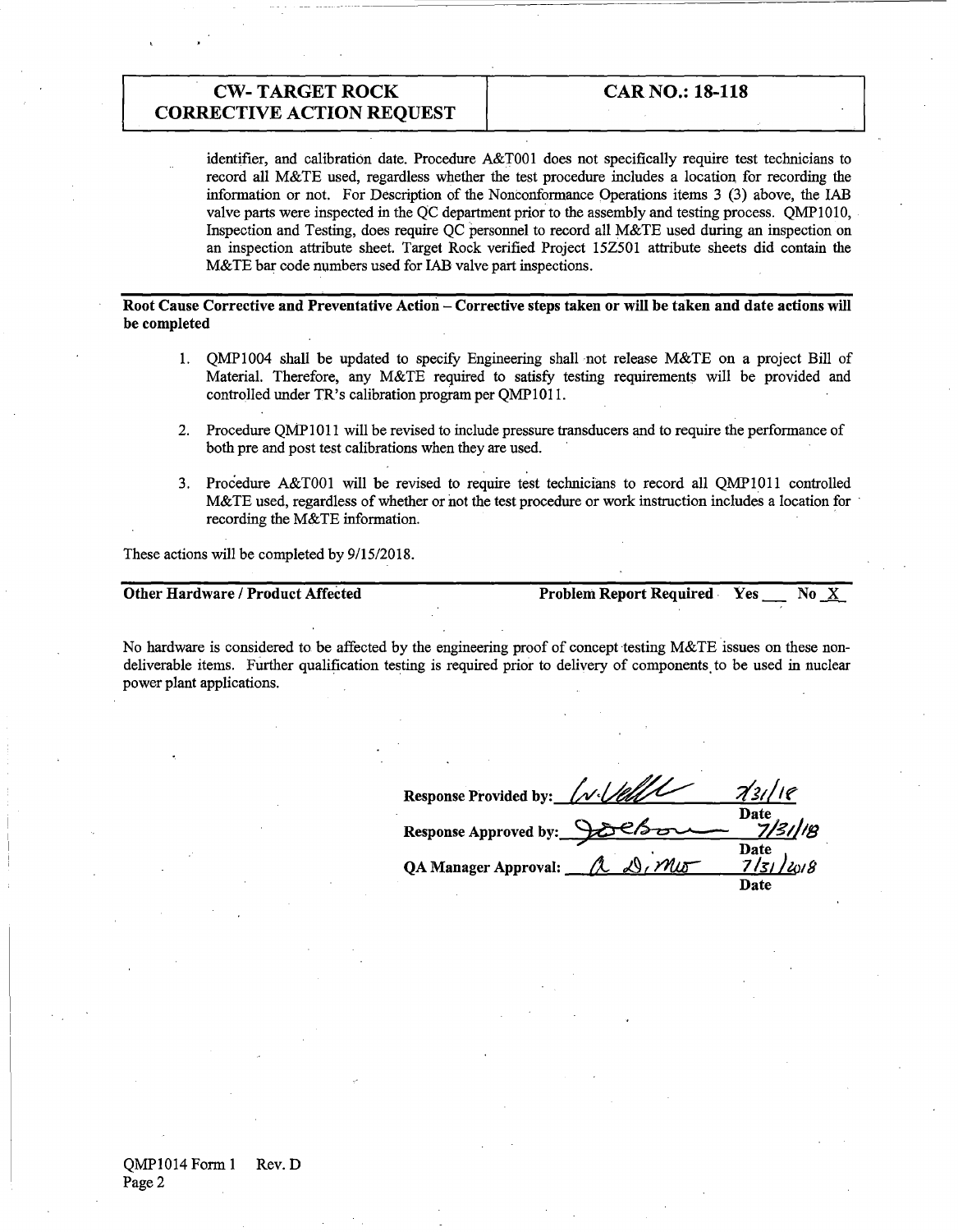**CAR NO.: 18-117** 

# CAR 18-117

Attachment to TR Certificate of Conformance Reference Copies of CAR 18-119 and 18-120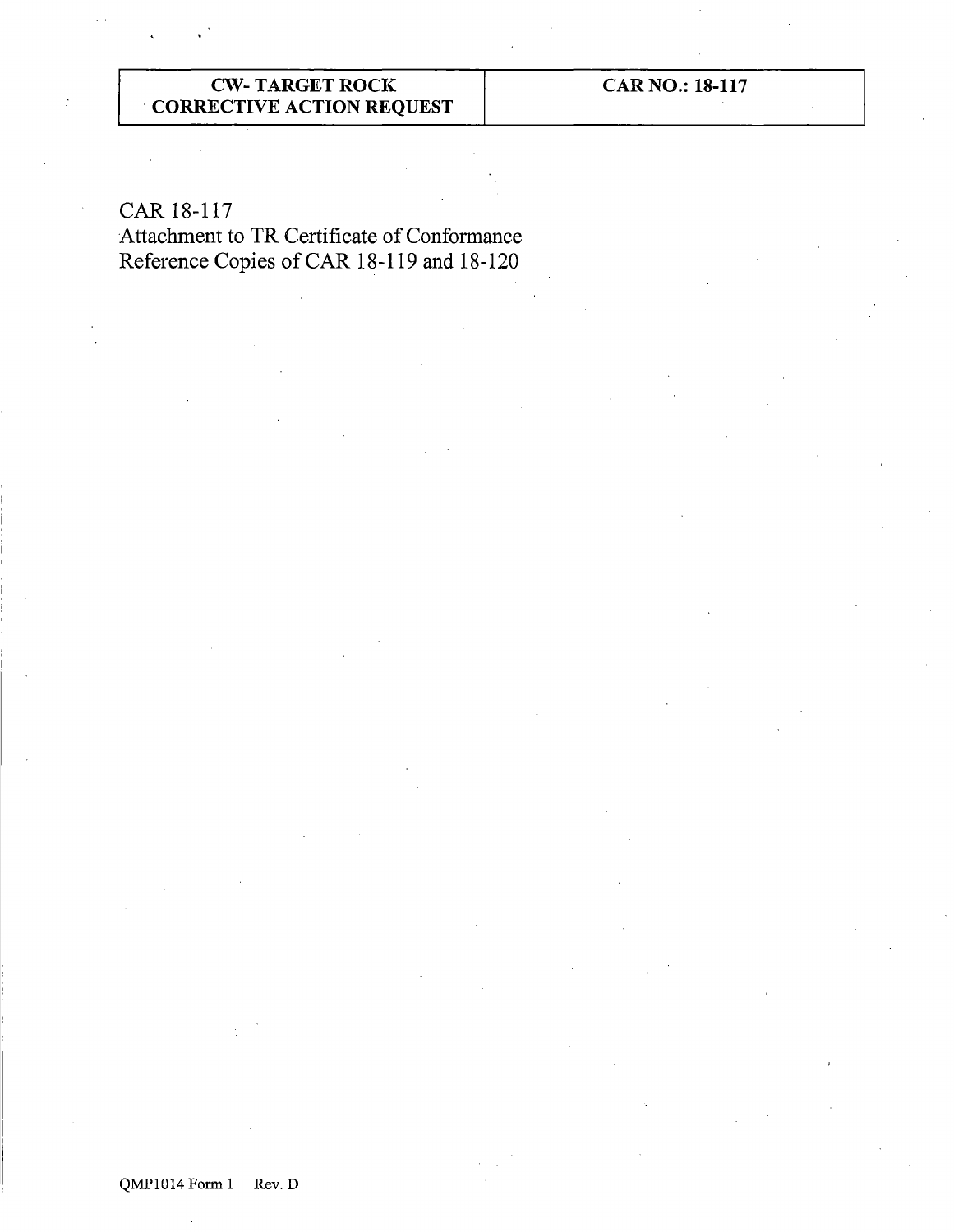| <b>CW-TARGET ROCK</b>            |  |
|----------------------------------|--|
| <b>CORRECTIVE ACTION REQUEST</b> |  |

| Project / Part / Serial No.                                        |
|--------------------------------------------------------------------|
| 15Z501 / TRP 9484                                                  |
| <b>Response Due Date: 7/31/18</b><br>Reviewed by: A. DiMeo 5/17/18 |
|                                                                    |

#### **Description of the Nonconformance Operations**

As identified during NRC Inspection, for NuScale Proof of Concept testing performed per NuScale Task Order 11 and SW-1114-9480, water chemistry requirements were not satisfied. Target Rock's Test Procedure, TRP 9484, pH requirement for the test water is is 6.5 to 8.5. The facility water chemistry log for test dates of 11/3/15 and 11/4/15 show an actual pH of 9.0 and 8.8.

#### **Immediate Action Taken to Correct the Identified Nonconformance**

TR confirmed the facility water chemistry log entries.

### **Root Cause of the Identified Nonconformance**

I.

·TRP 9484 Section 3.2 is titled "Test Water". Paragraph 3.2.1 states: "Water quality shall meet the requirements of ASME NQA-1 Table 304.1 for fresh water."

NQA-1 Part II Paragraph 304.1 states: "The water quality for mixing cleaning solutions, rinsing and flushing shall be specified ... Table 304.1 of this Subpart lists minimum water quality requirements commonly used for such purposes in nuclear cleaning operations."

TR imposes very stringent controls for facility water per TRP 617, "Procedure for Control of Cold Test Facility Water Chemistry". These controls are established to provide compliance with Military Specification MIL-STD-767. TR uses TRP 617 Grade B controlled water for the bulk of preliminary, operational, and production testing involved with completion of valve builds across all product lines. When non-TR standard water chemistry is required by customer contracts, TR will also purchase two-hundred (200) Liter barrels of "special water" to meet the specific customer requirements. However, when special water is imposed, it is typically only used for final rinsing and flushing of all internal wetted surfaces prior to packaging and shipping. This TR practice is in alignment with the water quality requirements of NQA-1 paragraph 304.1 which discusses cleaning operations. Since the valves manufactured for this order were not production valves and were not procured for installation in a nuclear facility, final rinsing and flushing with the special water was not considered required and therefore was not performed.

#### **Root Cause Corrective and Preventative Action**

Test Procedure TRP 9484 has been revised to clarify the test water shall be in accordance with TRP 617, Grade B. Since the valves tested to this procedure were not production hardware/deliverable items, there is no requirement to perform final rinsing or flushing with "Fresh water" per NQA-1. The revised test procedure, TRP 9484, and test report, TRP 9785 which includes testing results per TRP 9484 were submitted to NuScale Power, LLC and were approved byNuScale Power, LLC on 7/30/2018.

## **Other Hardware / Product Affected 2008 Problem Report Required Yes No...X.**

CAR NO.: 18-119

. No product is considered affected by this issue as no deliverable product is involved. Further qualification testing is required prior to delivery of components to be used in nuclear power plant applications.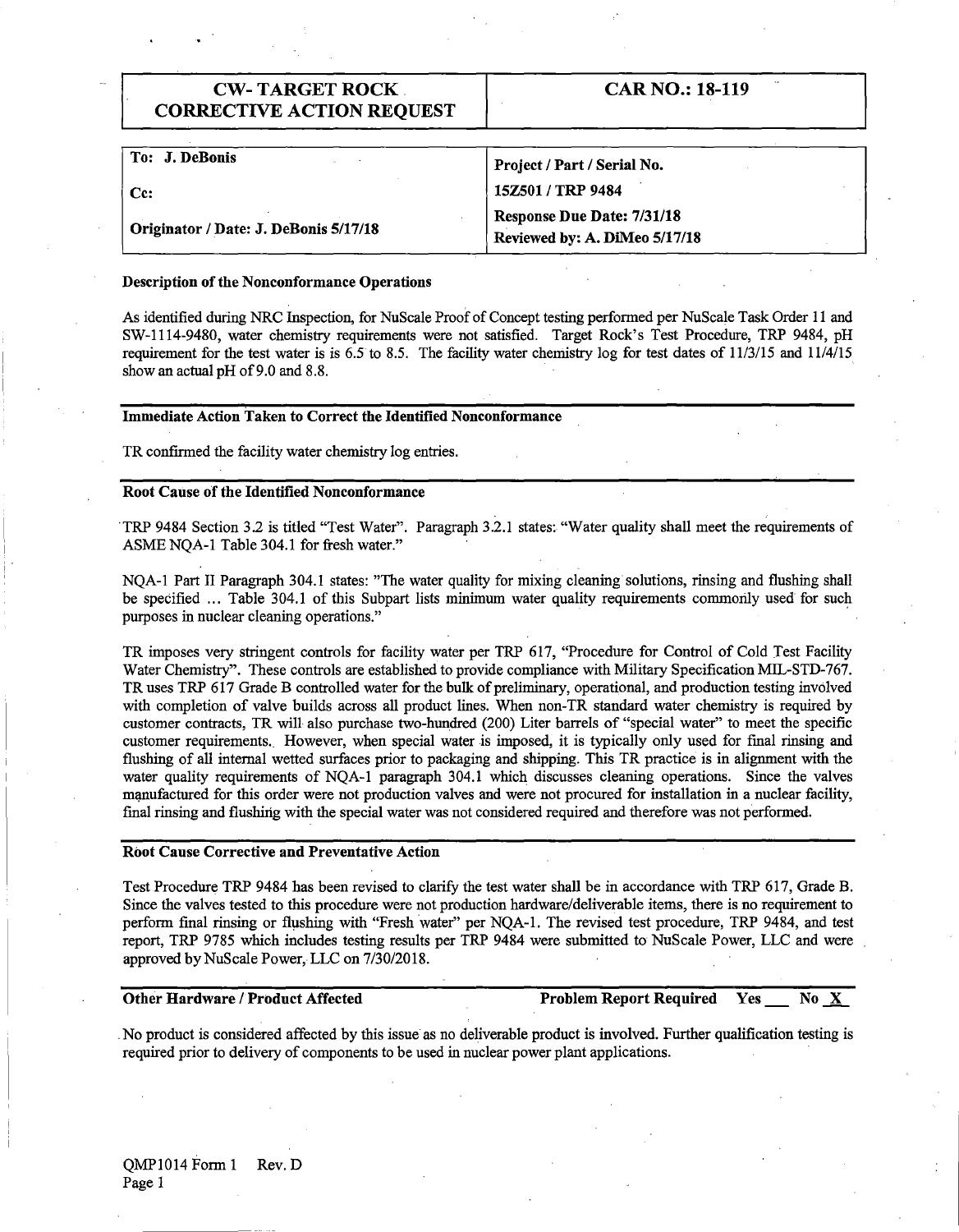CAR NO.: 18-119

Response Provided by:  $\mu/\ell$  /4 /18 Date Response Approved by: Date QA Manager Approval:  $\lambda\lambda\sin\theta$ Date